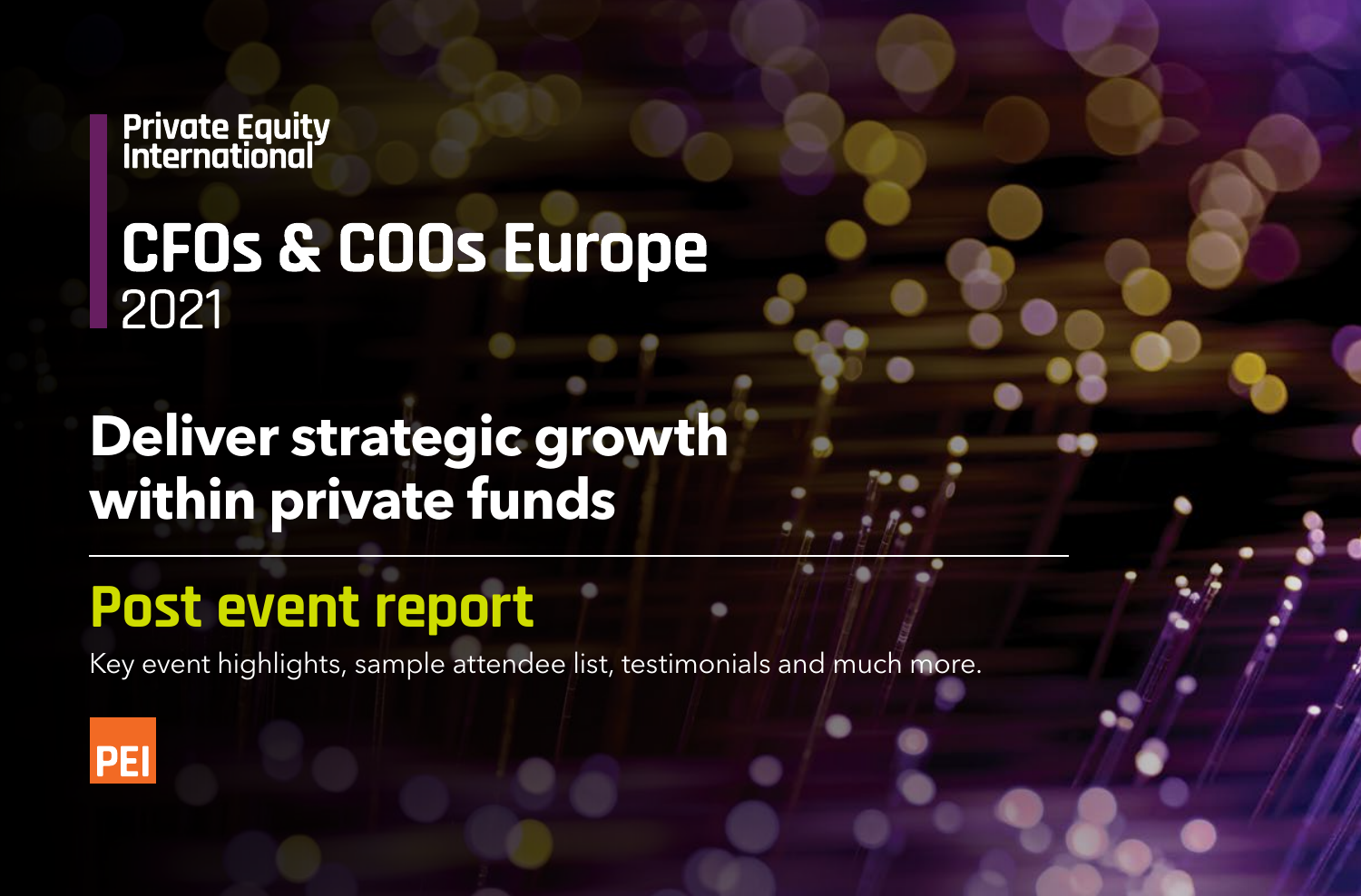## <span id="page-1-0"></span>**Contents**

- » Community
- » Keynote speaker
- » S[essions](#page-4-0)
- » Testimonials
- » [Sponsors](#page-6-0)

### **Bringing private fund experts together for the first time in London.**

**Over 150 attendees** joined from senior finance and operations professionals to institutional investors. Connecting over two days of networking at the must-attend event for private fund professionals.

[CFOs & COOs Europe Forum](http://www.peievents.com/en/event/cfos-coos-europe/)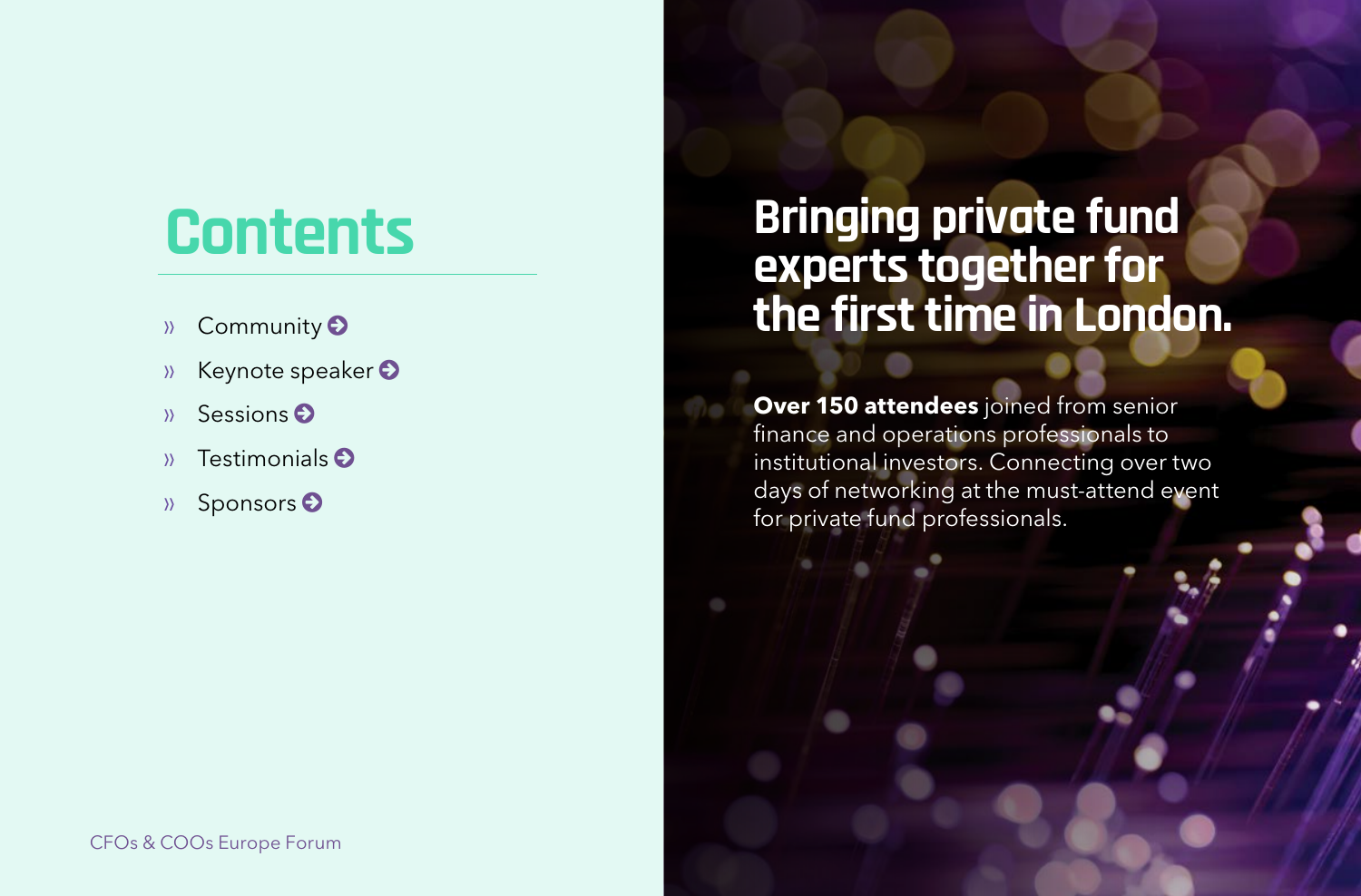# <span id="page-2-0"></span>**Members of the private fund community**

| $\mathcal{Y}$ | 17 Capital                             | $\mathcal{W}$            | <b>DWS</b>                      | $\mathcal{W}$ | <b>NTR</b>                      |
|---------------|----------------------------------------|--------------------------|---------------------------------|---------------|---------------------------------|
| $\mathcal{Y}$ | <b>ACML</b>                            | $\mathcal{V}$            | Glendower                       | $\mathcal{V}$ | Orchard Global Asset Management |
| $\mathcal{Y}$ | <b>Actis Capital</b>                   | $\mathcal{Y}$            | <b>Golding Capital Partners</b> | $\mathcal{V}$ | <b>Orion Capital Managers</b>   |
| $\mathcal{Y}$ | <b>Agilitas Private Equity</b>         | $\mathcal{W}$            | <b>Greencoat Capital</b>        | $\mathcal{Y}$ | Penta Investments               |
| $\mathcal{Y}$ | <b>Anticipa Real Estate</b>            | $\mathcal{Y}$            | <b>Hg Capital</b>               | $\mathcal{Y}$ | <b>Phoenix Equity Partners</b>  |
| $\mathcal{W}$ | <b>ARA Venn</b>                        | $\overline{\mathcal{V}}$ | Highvern Fund Administrators    | $\mathcal{Y}$ | <b>Resource Land Holdings</b>   |
| $\mathcal{Y}$ | <b>BaltCap</b>                         | $\mathcal{Y}$            | Invel Real Estate Management    | $\mathcal{Y}$ | <b>Rising Tide</b>              |
| $\mathcal{Y}$ | <b>BlackRock Investment Management</b> | $\mathcal{W}$            | Investindustrial                | $\mathcal{V}$ | <b>Rivington Pike</b>           |
| $\mathcal{Y}$ | <b>Cale Street Partners</b>            | $\mathcal{Y}$            | Iona Capital                    | $\mathcal{Y}$ | <b>RJD Partners</b>             |
| )             | Capvest Partners                       | )                        | <b>JTC</b>                      | $\mathcal{V}$ | <b>Scottish Equity Partners</b> |
| $\mathcal{Y}$ | <b>Cipio Partners</b>                  | $\mathcal{Y}$            | <b>Kreos Capital</b>            | $\mathcal{V}$ | <b>StepStone Global</b>         |
| $\mathcal{Y}$ | <b>Clarion Gramercy</b>                | )                        | LaSalle Investment Management   | $\mathcal{W}$ | The National Investment and     |
| $\mathcal{Y}$ | <b>Climate Fund Managers</b>           | $\mathcal{W}$            | MassMutual                      |               | Infrastructure Fund             |
| $\mathcal{Y}$ | creditshelf                            | $\mathcal{Y}$            | <b>Montagu Private Equity</b>   | $\mathcal{Y}$ | Triton Investments Advisers     |
| $\mathcal{Y}$ | Development Partners International     | $\mathcal{Y}$            | <b>MV Credit</b>                | $\mathcal{V}$ | Verdane                         |
|               |                                        |                          |                                 |               |                                 |

#### **[VIEW THE SAMPLE ATTENDEE LIST](https://www.peievents.com/en/wp-content/uploads/2021/02/CFO-COO-Europe-Forum-2021-Sample-Attendee-List-05.11.21.pdf)**

[CFOs & COOs Europe Forum](http://www.peievents.com/en/event/cfos-coos-europe/) and the contents  $\sim$  3 of 8 | [back to contents](#page-1-0)  $\sim$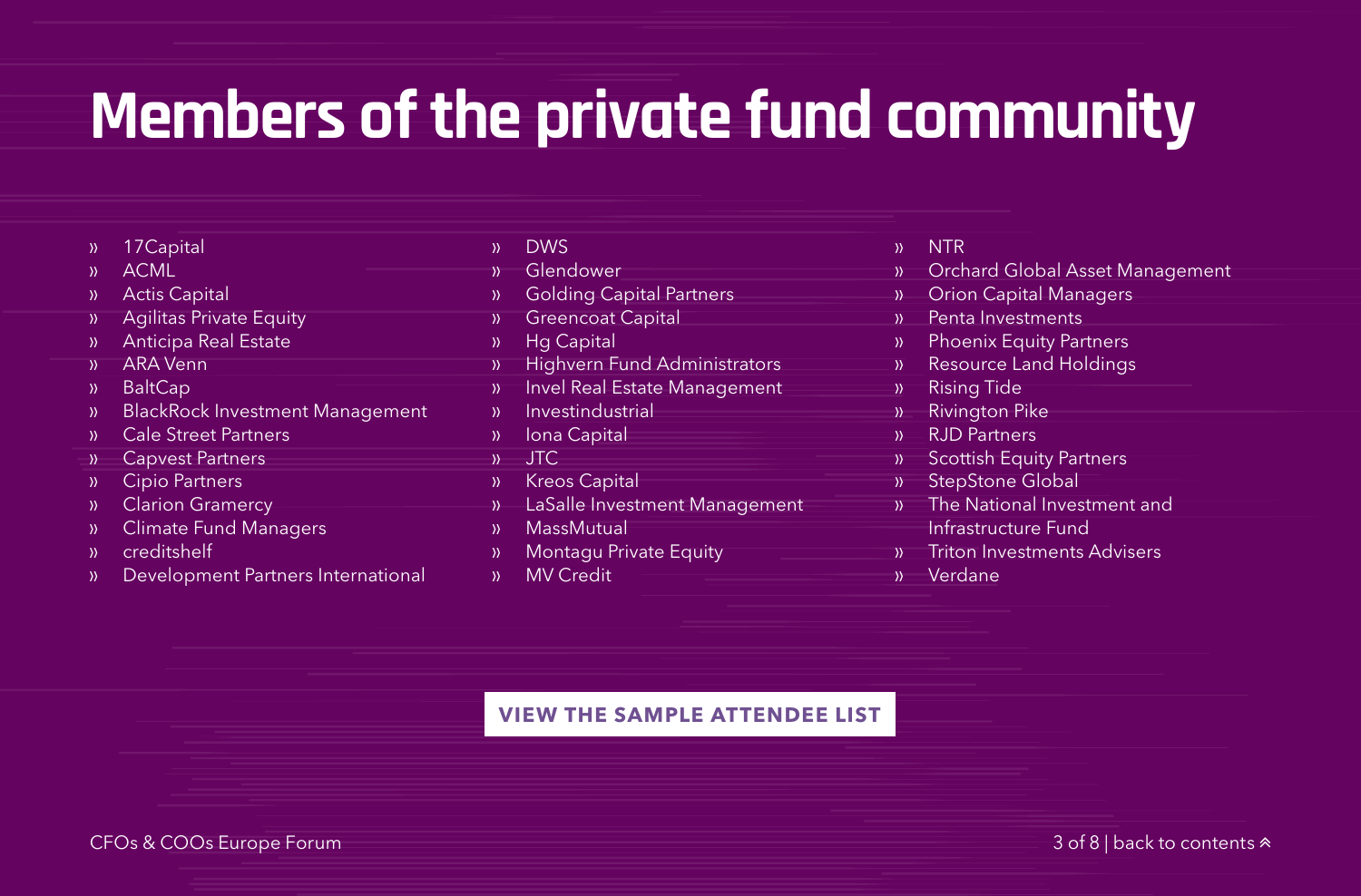### <span id="page-3-0"></span>**Keynote:** courageous leadership in volatile and challenging times

**Peter will discuss how courageous leadership can be the key to business success. Discover practical tools for increasing productivity, focus and more for you and your team in this unique keynote presentation.**

- » Evaluate and optimise their own leadership style and values.
- » Build courage, increase productivity and focus and reduce stress.
- » Create a culture where people admit to and learn from mistakes, fostering team collaboration, creativity, and long-term success.

**I am really looking forward to participating in the CFOs &**  77 **COOs Europe Forum, especially as this will be a live event! The topics to be covered are totally aligned with the current situation, opportunities and risks that firms face globally in this post-pandemic world."**

-Peter McKenzie, CFO, Anticipa

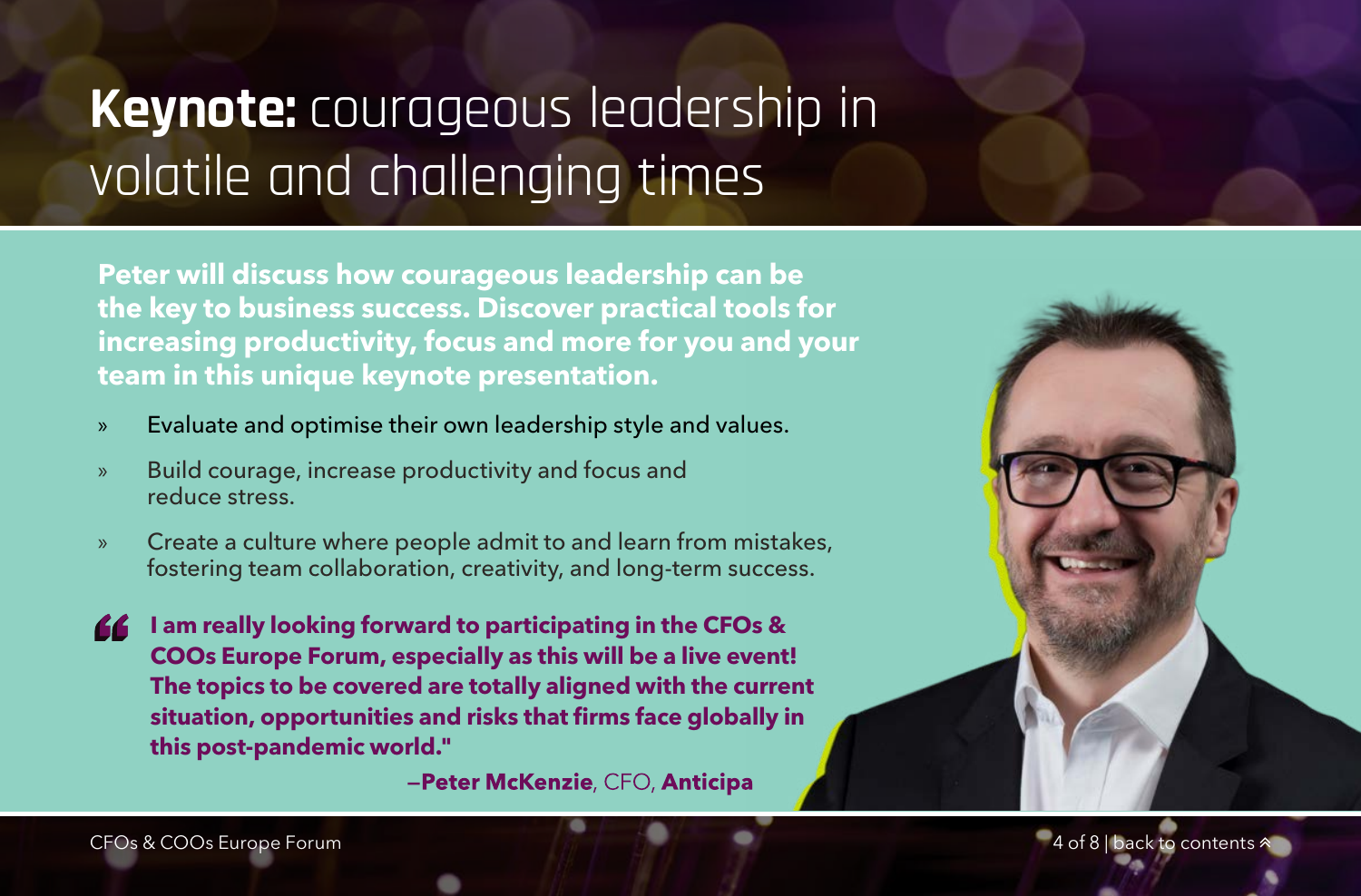# <span id="page-4-0"></span>**Featured sessions across the forum included:**

#### **Panel discussion**

A key year for ESG development in private markets - SFDR, subscription credit lines and more

#### **Keynote interview:**

Driving inclusion & diversity progress in private markets

#### **Opening presentation:**

Courageous leadership

#### **Panel discussion**

Culture, human capital and talent strategy in private assets

#### **Closing interview:**

How python modelling is set to improve investment decisions, private fund management and investor relations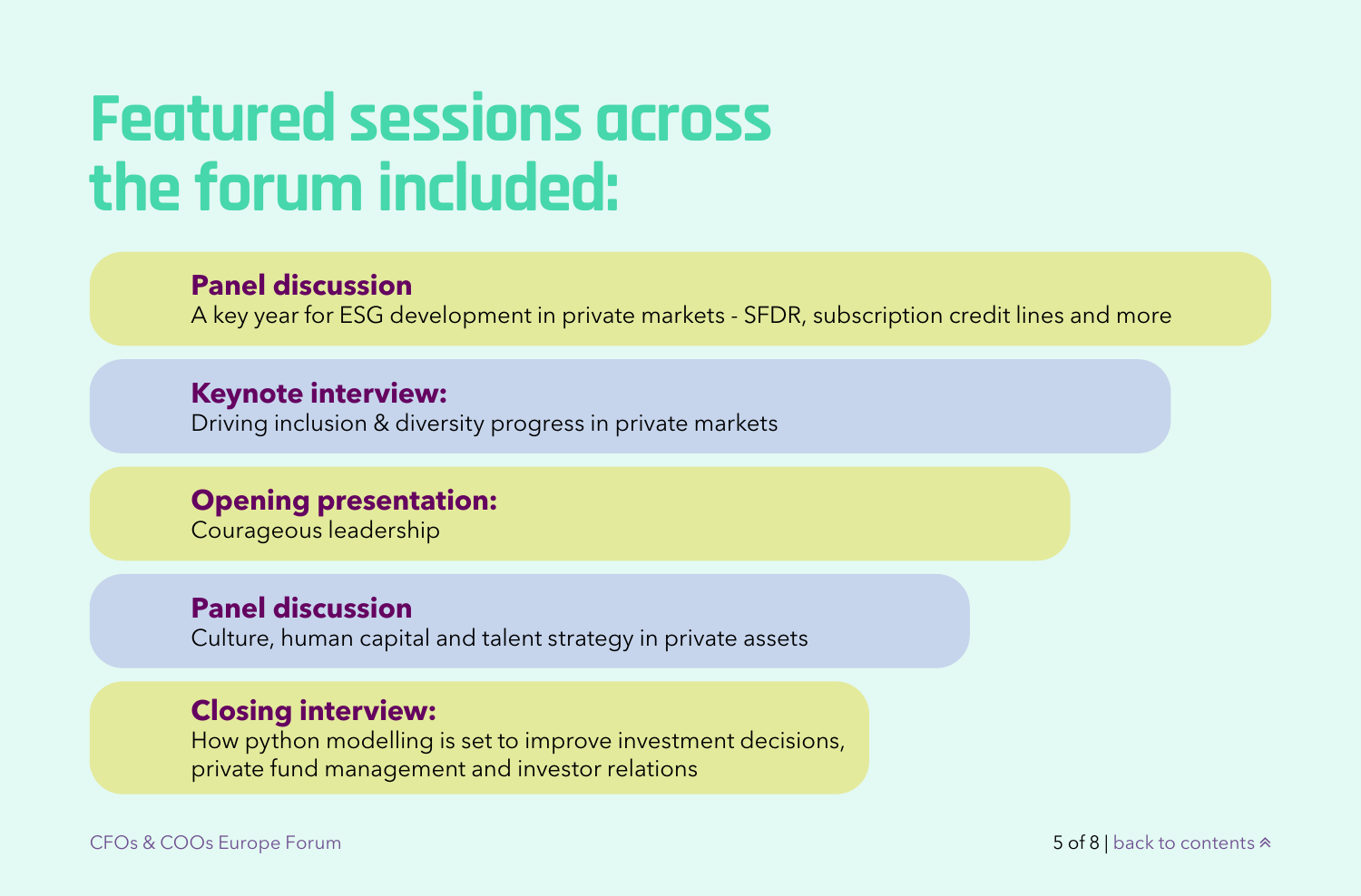# <span id="page-5-0"></span>TESTIMONIALS from the 2021 forum

*"Great coverage of current relevant topics for COOs/CFOs with good balance between highlevel intro to broader issues and deep dives into most topical issues"*

Stephen Penny Partner & CIO StepStone Group

*"An excellent mix of peers - never a wasted journey to* Vantage Infrastructure *this conference, learn something new and make new connections every time"*

Marie Joyce Chief Financial Officer **NTR** 



*"The management of the Forum was very good and supportive"*

Swapan Mukherjee Group CFO Gera

*"An excellent conference offering a wide range of relevant panel discussions and the opportunity to network effectively."*

Alex Geach Finance Director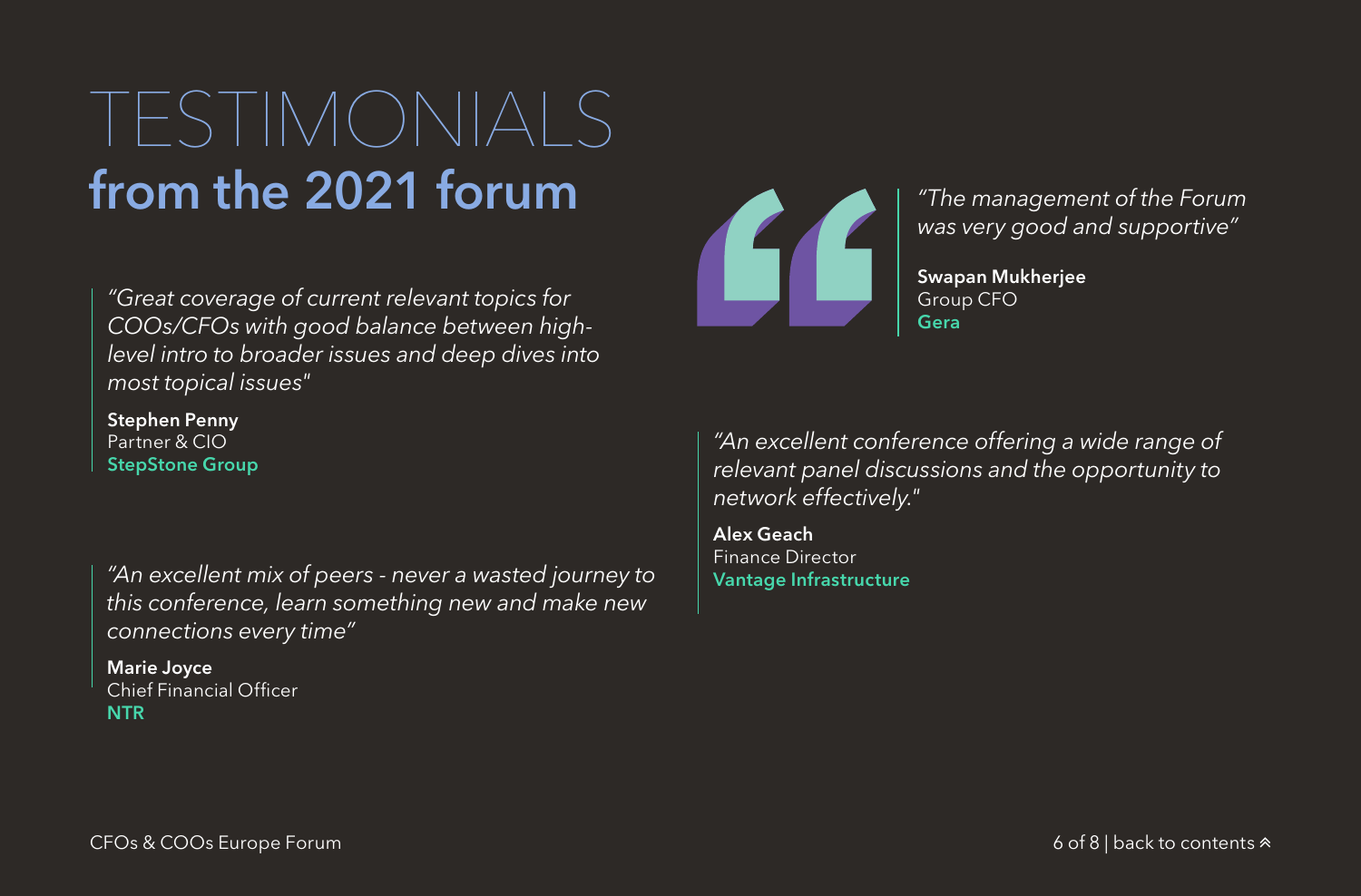<span id="page-6-0"></span>

For more information on available sponsorship opportunities contact Christopher Wagland | [Chris.W@peimedia.com](mailto:Chris.W%40peimedia.com?subject=) | +44 (0) 0207 566 5475